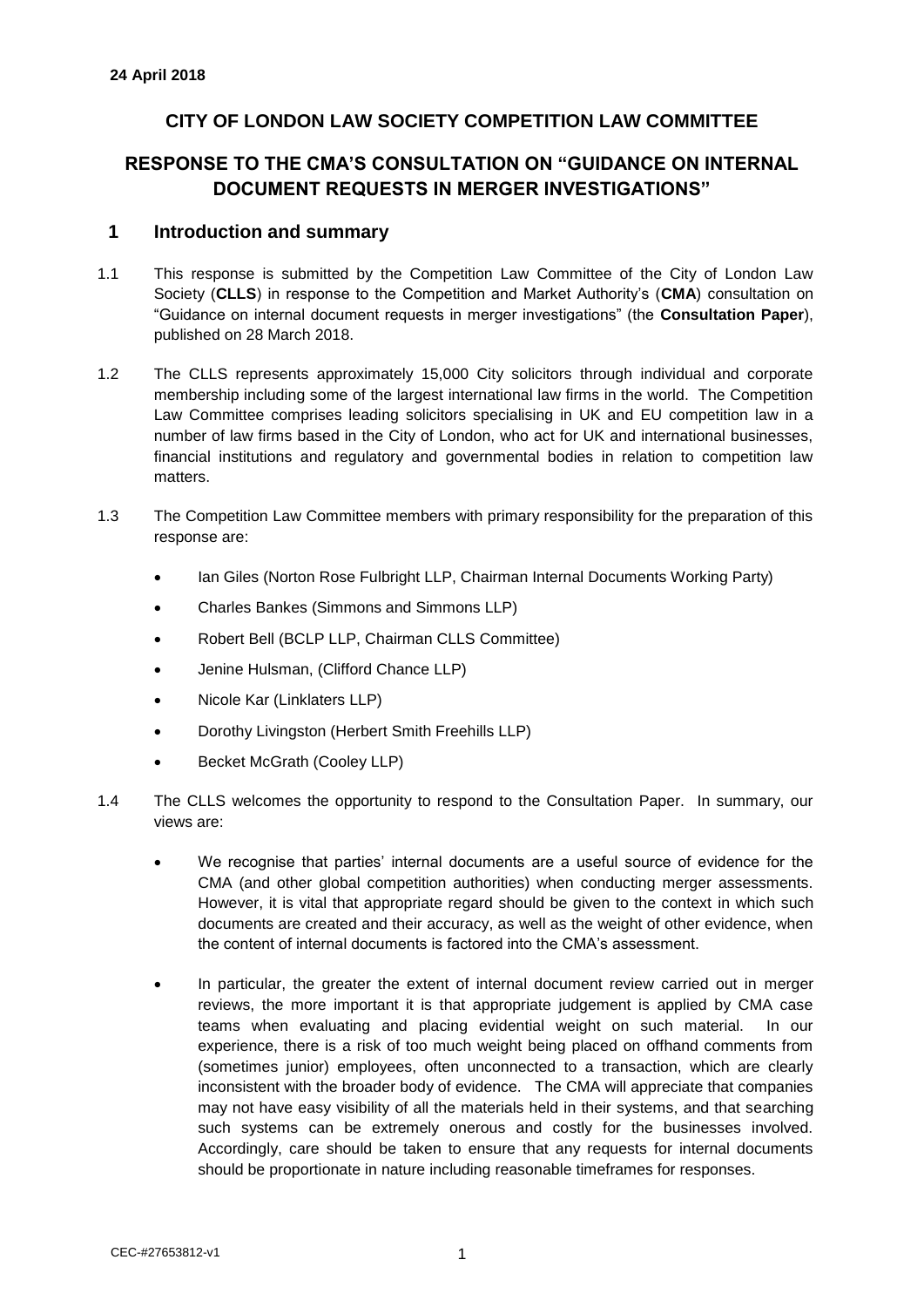#### **24 April 2018**

- We are aware of the parallel consultation being carried out by the European Commission on these issues, and a suggestion of 10 working days as a suitable response timeframe for document requests likely to produce more than 10,000 responsive documents. We recognise that the CMA has not adopted such a specific position, and while we appreciate the pressure of statutory deadlines, we would emphasise that establishing the relevant databases, setting up search protocols and teams, and carrying out forensic searches takes time – and if rushed may well result in mistakes. Businesses executing transactions do not have additional resource easily available to carry out such exercises and we would ask that the CMA is mindful of the business disruption – and consequent harm to business performance – that such onerous requests can entail. Extensive internal document requests in our view should only be made where there is a clear expectation that the results will justify the costs.
- In this context, we note the comparison with the US regime where extensive internal document disclosure is only required in the "Second Request" phase of the review – i.e. where it has been determined that there may be serious concerns as to the consequences of a proposed transaction, and evidence analysed in the initial phase indicates that such further detailed scrutiny is justified. The US regime has significant experience of the burdens and benefits of forensic document reviews, and has not – to the best of our knowledge – sought to expand its powers to require such detailed disclosure earlier in the review process. In this context, we would suggest that requests for disclosure of internal documents that are likely to require forensic search techniques and result in voluminous responses should be kept to Phase 2 of the CMA's reviews unless the parties expressly request such disclosure take place at an earlier stage.
- The CMA should particularly be conscious of making extensive requests for internal documents of smaller companies or in respect of smaller transactions (which may be caught by the UK's share of supply jurisdictional threshold, but might be considered too small to merit review in other jurisdictions on the basis of the revenues of the parties alone). Equally, the CMA should be mindful that smaller companies may well not have anything like the volume of documents, or formalised documentation of decision making, that is seen at large multinationals – and an inability to produce specified categories of documents in such contexts should not be considered inherently suspicious.
- We note the CMA's proposal to use its section 109 powers by default in requesting companies' internal documents. We query whether this is necessary or proportionate in a context of companies seeking to execute transactions and where no allegation of illegal behaviour is being made. We would ask that the CMA consider whether this is the appropriate approach without strong evidence that the historic use of informal requests has led to material failures in the review process.
- In this context, and to the extent that CMA is committed to making more extensive use of formal section 109 powers, the CMA should commit to sharing draft information requests with parties if it intends to use its section 109 powers when requesting documents. It is in all parties' interests (including the CMA's) for document requests to be appropriately scoped, noting that requests place a significant burden on merging parties, as well as the CMA if the result is being inundated with large volumes of irrelevant material.
- The CMA must also appreciate that forensic search techniques are not flawless, and material may not be responsive to searches and subsequently come to light through different search techniques. In this regard, CLLS believes that the CMA should give a level of comfort to parties that good faith efforts to comply with document requests, and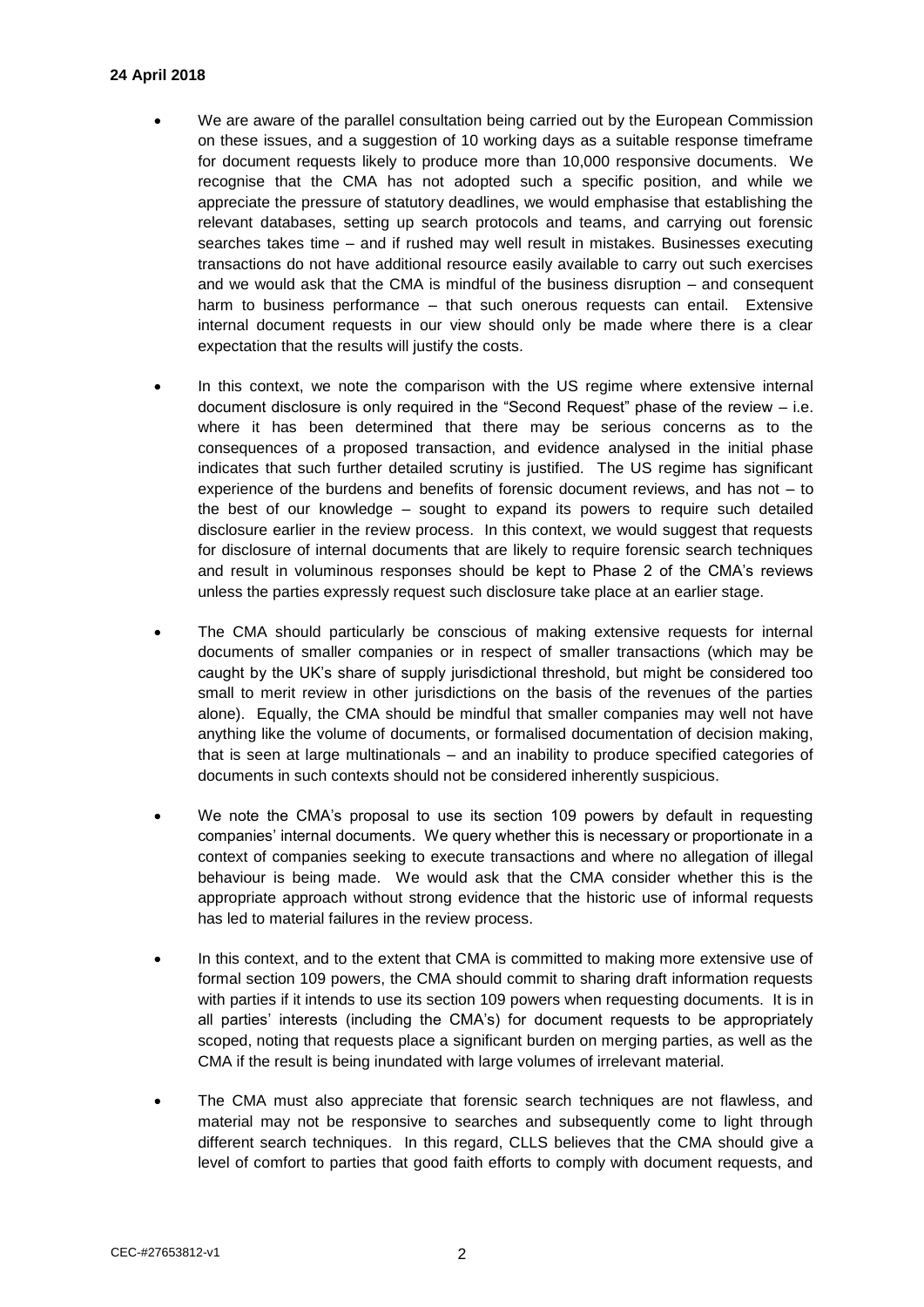transparency of approach with the CMA, are unlikely to lead to a finding of noncompliance with a section 109 notice.

- Finally, in the context of international transactions, we would ask that the CMA explicitly recognise that it will seek to coordinate with other agencies where making requests for internal documents to avoid an additional burden on parties having to respond to multiple and potentially unaligned requests.
- 1.5 We set out more detailed responses on certain specific points below.

## **2 Response to Questions for Consideration**

2.1 In its Consultation Paper, the CMA sets out six specific questions<sup>1</sup> for stakeholders to consider, as well as seeking the views of stakeholders on any other aspects of the draft guidance. In our response below, we have not sought to answer each specific question posed, but have instead structured our response according to the issues that in our view are of most importance.

#### **(a) Role of internal documents in merger review**

- 2.2 It is still the exception rather than the norm for global competition authorities to request that parties submit internal documents, although we recognise such documents can be important evidence to an authority's assessment. However, while internal documents can provide useful insights into parties' unfiltered views about the impact of the merger in question and competitive conditions more generally, these documents are often hastily created by individuals not thinking about the broader context, or inaccurately presenting facts or opinions. Where the weight of other evidence is not consistent with such documents, the CMA should bear in mind the realities of internal document creation and not place undue weight on such documents in its assessment.
- 2.3 Requests for internal documents and other data place a significant burden on parties, both in terms of the administrative burden of identifying, collecting and reviewing potentially responsive documents, and the associated financial costs of these tasks. Forensic document searches are particularly costly and should be reserved for cases where there are likely to be serious doubts and primarily used only in Phase 2 (unless parties choose to engage in a forensic review at the pre-notification stage, with the aim of avoiding a possible Phase 2 review).
- 2.4 In this context, we welcome that the Consultation Paper acknowledges that in most cases parties are unlikely to be asked to provide "material volumes" of additional internal documents (i.e. beyond those required by the merger notice or an enquiry letter), and that requests for internal documents are likely to be more extensive in Phase 2 (i.e. after the CMA has identified possible competition concerns) than in Phase 1 (see paragraphs 10 and 11). However, we note that parties and the CMA may have differing views about whether a request is seeking "material volumes" of information, and the Consultation Paper is silent about what volumes the CMA believes to be "material". Also, it is important to bear in mind that all requests for documents inevitably impose an unwanted burden on a party's business regardless of the volume of material sought – and therefore need to be proportionate and appropriately scoped.

l

<sup>1</sup> These ask whether the draft guidance provides sufficient information in relation to: (a) the CMA's practice generally in relation to internal document requests, or further information would be useful on any aspects; (b) the circumstances in which parties may be asked to provide material volumes of internal documents; (c) the circumstances in which the CMA will use its statutory powers to request internal documents; (d) the likely scope of internal document requests; (e) the CMA's likely approach to IT issues and legally privileged materials; and (f) the likely format of document requests (in particular, the proposed standard question for explanation of methodology and the use of compliance statements).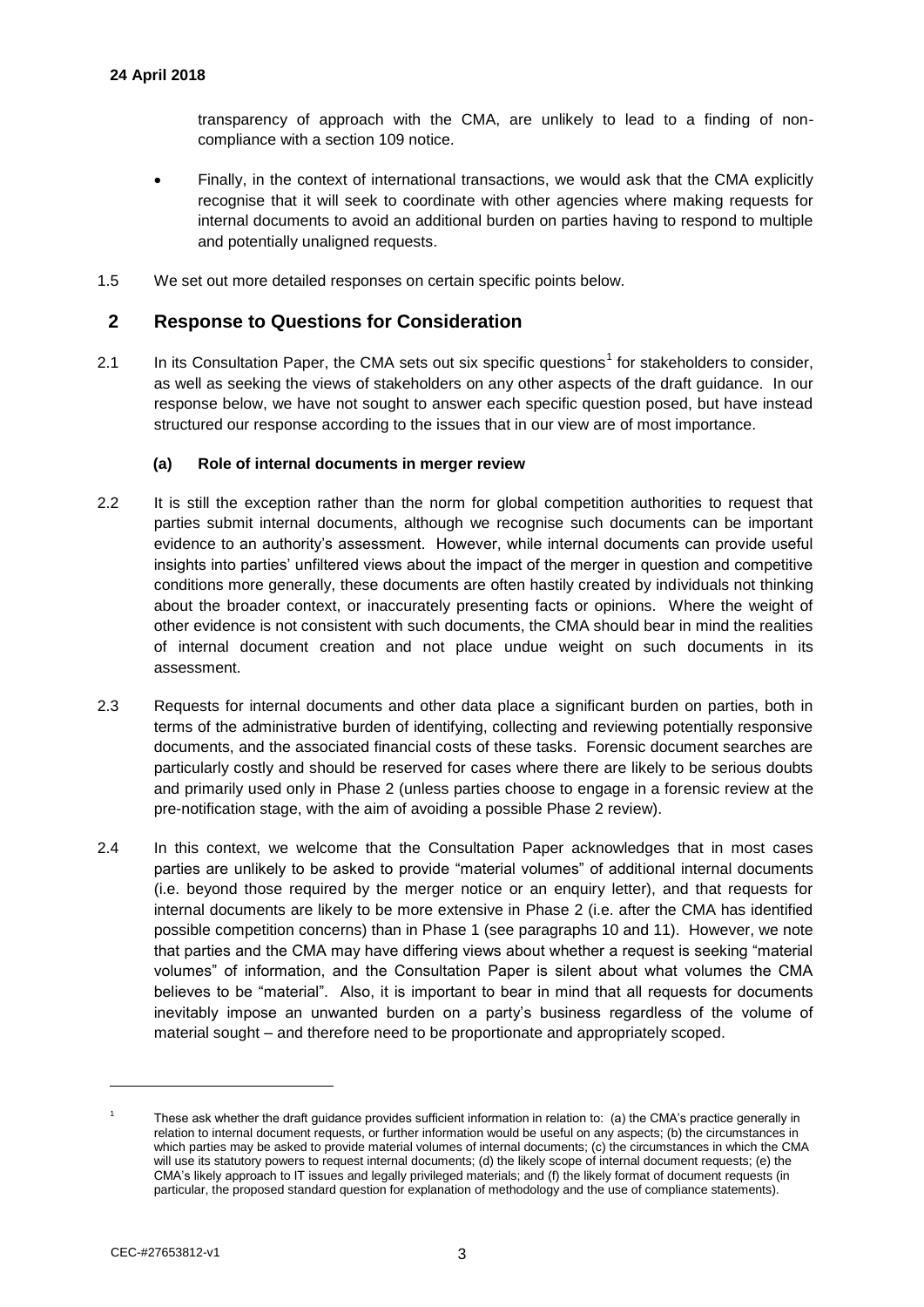### **24 April 2018**

- 2.5 Even where internal documents are requested at Phase 2, care should be taken to ensure the scope and content of the request is proportionate. There are examples at EU level of the European Commission collecting very significant volumes of documents, such as in *Hutchison*  3G UK/Telefonica UK (2016)<sup>2</sup>, where the Commission sent over 500 requests for information to the parties and various third parties in Phase 1 and Phase 2 combined, and collected over 300,000 internal documents from the parties in Phase 1 alone. A pattern is also emerging of the Commission needing to "stop the clock" twice in complex Phase 2 reviews while parties complete their responses to information requests, such as in *Bayer/Monsanto* (2018)<sup>3</sup>, Qualcomm/NXP Semiconductors (2018)<sup>4</sup> and *Dow/DuPont* (2017)<sup>5</sup>. While not a merger review, we note that in the Commission's recent investigation of Qualcomm's practices<sup>6</sup>, Qualcomm argued that complying with one of the Commission's requests would have resulted in costs in excess of €3 million. While the General Court ruled that Qualcomm could afford to bear these costs and seek compensation, we believe it is worth reflecting on whether it is appropriate for a competition authority to be making such intrusive and expensive demands in the context of a transaction review in which the companies involved are not alleged to have engaged in any anticompetitive activity, and where analysis and conclusions may be drawn from a variety of lighter touch approaches.
- 2.6 These cases suggest a move towards overly onerous document requests at EU level, and we would encourage the CMA to avoid following the same path. In this context, we would note that collection and review of internal documents is by no means universal amongst global competition agencies:
	- In the US, document disclosure under items 4(c) and 4(d) of the Hart Scott Rodino (HSR) Form are very similar to disclosure requirements under section 5(4) of the Form CO, or Part III of the Merger Notice. More extensive document disclosure is only required in the US where the review moves to the Second Request phase;
	- Among other global agencies, the vast majority do not require internal document production as part of their review process.
- 2.7 We believe there is a legitimate concern that the level of onerous requests seen in certain recent cases, notably at EU level, could have a chilling effect on parties willingness to engage in pro-competitive transactions as they cause transaction costs to spiral. The CMA should be mindful of this in further developing its policy.

### **(b) Use of section 109 powers and draft information requests**

2.8 The Consultation Paper proposes that future CMA information requests will generally be by way of the CMA's powers under section 109 Enterprise Act 2002 (**EA02**), regardless of whether the request is made at Phase 1 or Phase 2 (see paragraph 15). This is a departure from the existing approach described in "Mergers: Guidance on CMA's Jurisdiction and Procedure" (CMA2). Aside from the single example of the penalty imposed on Hungryhouse Holdings Limited in November 2017, it is not clear from the Consultation Paper why this wholesale change in approach is proposed, and it may be helpful for the CMA to elaborate on this. We also note that, separate to any use of the CMA's section 109 powers, individuals in any event

l

<sup>2</sup> Case M.7612 – *Hutchison 3G UK/Telefonica UK*, 11 May 2016 (see paragraphs 42 and 43 of the decision).

<sup>3</sup> Case M.8084 – *Bayer/Monsanto*, 21 March 2018. Phase 2 deadline suspended twice under Article 11(3) of the EU

Merger Regulation from 21 September 2017 to 13 October 2017 and from 10 October 2017 to 3 November 2017.

<sup>4</sup> Case M.8306 – *Qualcomm/NXP Semiconductors*, 18 January 2018. Phase 2 deadline suspended twice under Article 11(3) from 28 June 2017 to 16 August 2017 and from 17 August 2017 to 16 November 2017.

<sup>5</sup> Case M.7932 – *Dow/DuPont*, 27 March 2017. Phase 2 deadline suspended twice under Article 11(3) from 1 September 2016 to 26 September 2016 and from 13 October 2016 to 7 November 2016.

<sup>6</sup> See Case AT.40220 – *Qualcomm*, 25 January 2018 and application for annulment Case T-371/17.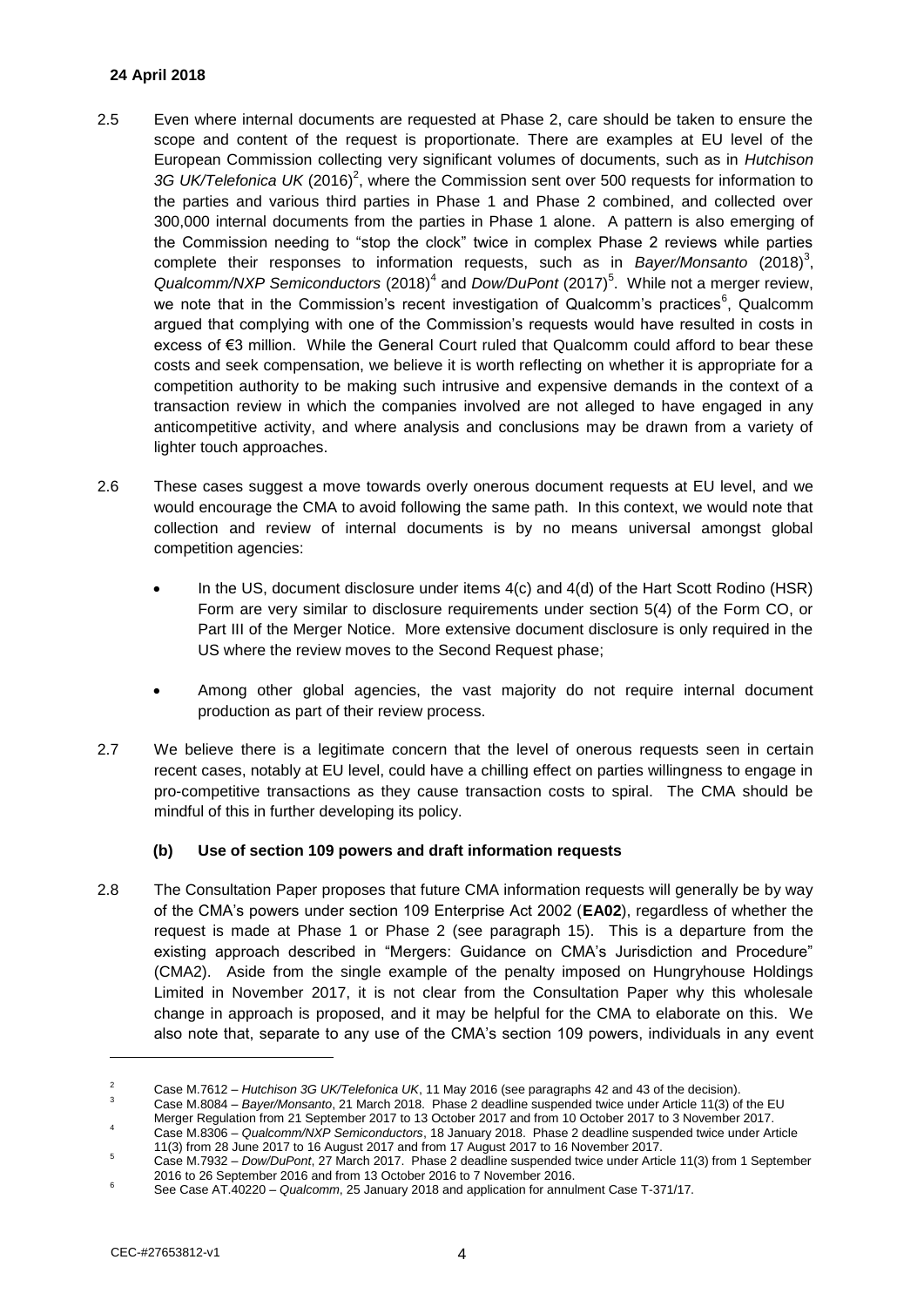commit a criminal offence and risk fines and imprisonment under section 117 EA02 if they knowingly or recklessly supply false or misleading information to the CMA, and our belief based on experience is that such conduct is very rare.

- 2.9 Where internal documents are requested, of course, companies should be accountable for complying with requests, but requests must be reasonable and proportionate, bearing in mind the cost, time and disruption involved in responding. Increased use of the CMA's section 109 powers in this context is acceptable, provided as a general rule in phase 2 this is on the basis of consultation with parties using draft requests, reasonable response timeframes and a presumption that good faith efforts to comply and transparency of approach will not lead to a finding of non-compliance with a section 109 notice.
- 2.10 The Consultation Paper states (at paragraph 26) that the CMA "*may, where it is practicable and appropriate*" share draft document requests with parties before issuing a section 109 notice. In our view, the CMA's standard approach should be to share draft document requests. We also query whether it is appropriate for the CMA to use its section 109 powers to request information in circumstances where it is not practicable or appropriate to share a draft request in advance with the parties; in such circumstances, an informal information request would seem to be more appropriate. We also believe that informal document requests are generally more appropriate at Phase 1 where the CMA is making more targeted requests for information, such as to address a gap in evidence. To the extent that the CMA is unwilling to adopt a standard approach of issuing draft requests – notwithstanding the obvious benefits of doing so – it is our view that draft requests should always be used in context where the request for documents is significant in size, where it includes information which may not be readily available to the company or companies concerned, or where the request imposes a tight deadline or is otherwise onerous.
- 2.11 We also think the Consultation Paper should offer a level of comfort that the CMA is unlikely to pursue a breach of a section 109 notice where a party has acted in good faith and been transparent with the CMA on its approach. Instead, the Consultation Paper states that, after engaging with parties to ensure that the proposed approach is sensible and practical and would not result in a disproportionate number of documents being produced, the CMA will not provide pre-emptive assurances that no breach of a section 109 notice would occur if relevant material later comes to light which could and should have been provided (paragraph 27). The Consultation Paper also highlights that the CMA may be more likely to impose an administrative penalty for failure to comply with investigatory requirements where the CMA has shared a draft document request (footnote 13). While we recognise that the CMA will not want to "tie its hands", complying with document requests can be complex and difficult for parties, such that parties should not face sanctions where they act in good faith and on the basis of an approach agreed with the CMA, for example in respect of search terms. The position should, of course, be different if parties wilfully do not provide responsive documents that fall within the methodology used and ought to have been disclosed.

### **(c) Document metadata**

2.12 The Consultation Paper indicates that, unless agreed otherwise in a particular case, a document will be responsive to the CMA's request if any "creation date", "sending date" or "last editing/modification date" recorded in the document or its metadata fall within the specified period. In most cases, the CMA will also require parties to provide the relevant metadata, although parties are encouraged to contact the CMA as soon as possible if metadata is unlikely to be available or providing it is likely to be particularly burdensome.